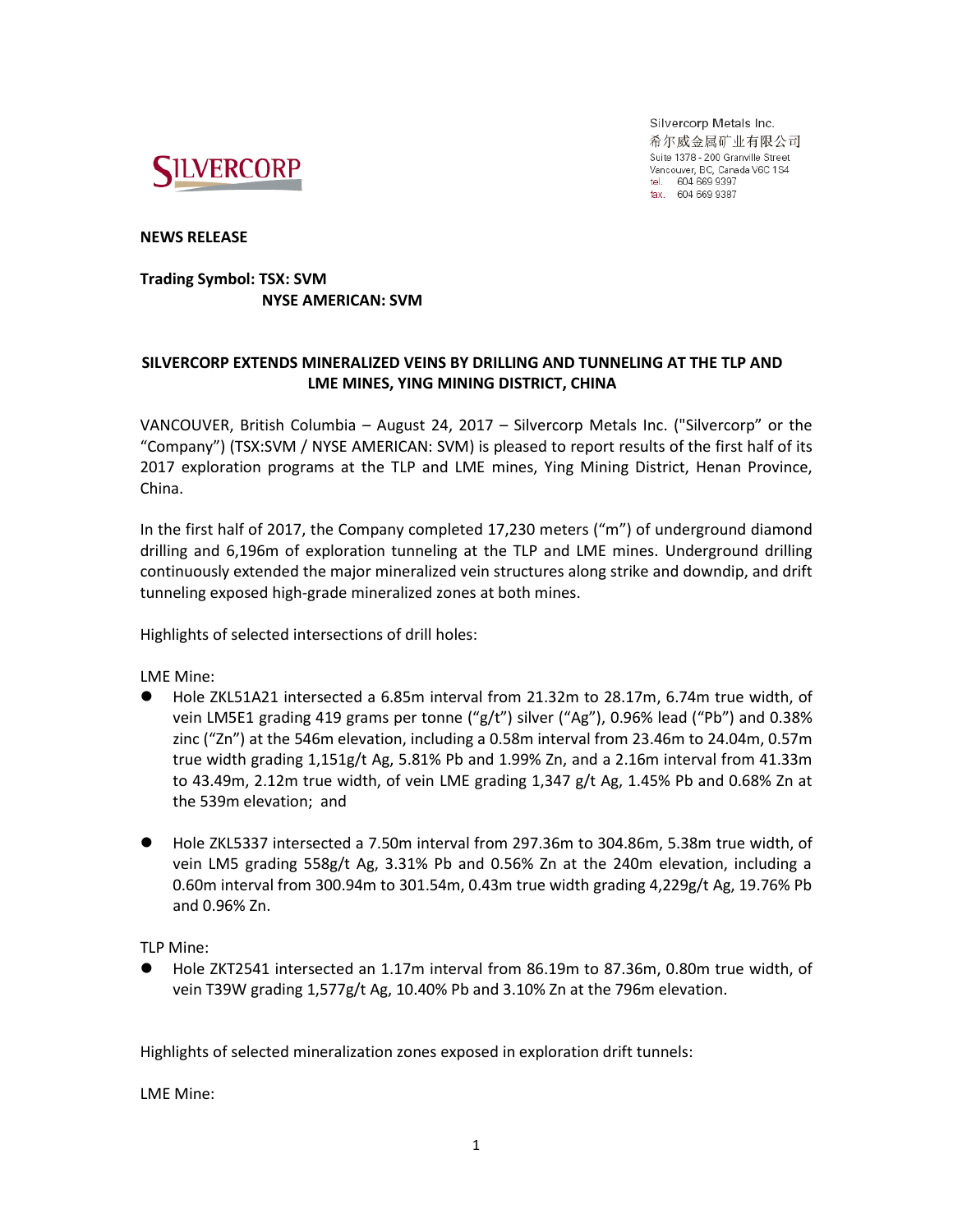Drift Tunnel PD900-LM5E2-550-51NSYM exposed mineralization of 75m long and 1.07m wide (true width) grading 595 g/t Ag, 2.29% Pb and 0.78% Zn within vein structure LM5E on the 550m level.

TLP Mine:

- Drift Tunnel PD846-T16E-846-4SYM exposed mineralization of 45m long and 0.54m wide (true width) grading 1,621g/t Ag, 2.60% Pb and 0.24% Zn within vein structure T16E on the 846m level; and
- Drift Tunnel PD820-T14-700-2NYM exposed mineralization of 119m long and 0.86m wide (true width) grading 406g/t Ag, 5.03% Pb and 0.54% Zn within vein structure T14 on the 700m level.

Diamond drill holes are designed to define and upgrade inferred mineral resource blocks and test for new mineral resources. Underground drilling is mainly conducted from current production levels to delineate the downdip and along-strike extensions of known mineralized vein structures in the production area and test for new veins in the previous less-explored areas.

The first half of 2017 drilling program at TLP and LME mines is briefly summarized in the following table:

| <b>Major Target</b><br><b>Veins</b>                                     | <b>Meters</b><br><b>Drilled</b> | <b>Holes</b><br><b>Completed</b> | <b>Samples</b><br><b>Collected</b> | <b>Holes with</b><br>Assay<br><b>Received</b> | <b>Holes</b><br>Intercepted<br>Vein<br><b>Structures</b> | <b>Holes</b><br>Intercepted<br><b>Mineralization</b> |
|-------------------------------------------------------------------------|---------------------------------|----------------------------------|------------------------------------|-----------------------------------------------|----------------------------------------------------------|------------------------------------------------------|
| <b>TLP Mine</b>                                                         |                                 |                                  |                                    |                                               |                                                          |                                                      |
| T1W1, T1W2,<br>T8, T11, T15,<br>T15W, T16,<br>T27, T28, T38,<br>and T39 | 12.609                          | 44                               | 1.089                              | 45                                            | 45                                                       | 31                                                   |
| <b>LME Mine</b>                                                         |                                 |                                  |                                    |                                               |                                                          |                                                      |
| LM3, LM4,<br>LM5, LM6,<br>LM9, and ZG                                   | 4,621                           | 17                               | 639                                | 30                                            | 30                                                       | 17                                                   |

The 2017 exploration tunneling, comprising drifting, crosscutting and raising, was driven along and across major mineralized vein structures to upgrade drill defined mineral resources and test for new parallel and splay structures.

The first half of 2017 tunneling program at TLP and LME mines is briefly summarized in the following table: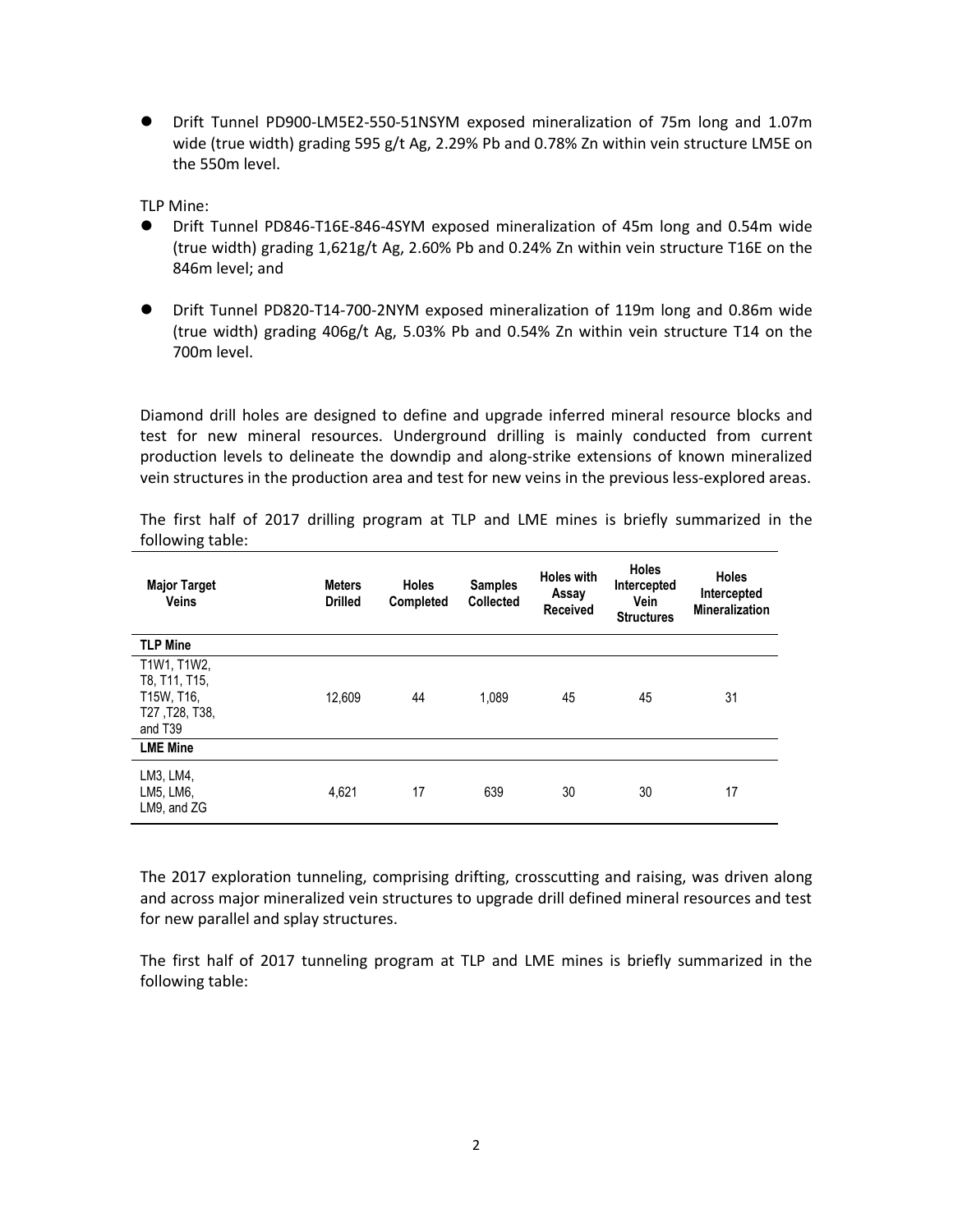|                                                                                            | Total                                                  | Channel | <b>Drift</b>                 | <b>Total Mineralization Exposed by Drift Tunneling</b> |                              |            |        |        |  |  |
|--------------------------------------------------------------------------------------------|--------------------------------------------------------|---------|------------------------------|--------------------------------------------------------|------------------------------|------------|--------|--------|--|--|
| <b>Major Target Veins</b>                                                                  | <b>Tunneling</b><br><b>Samples</b><br>Collected<br>(m) |         | Tunneling<br>Included<br>(m) | Length<br>(m)                                          | Average<br>True<br>Width (m) | Ag $(g/t)$ | Pb (%) | Zn (%) |  |  |
| <b>TLP Mine</b>                                                                            |                                                        |         |                              |                                                        |                              |            |        |        |  |  |
| T1, T2, T3, T3E, T4,<br>T5, T14, T14E,<br>T15W, T16, T16W,<br>T16E, T17, T22, T27,<br>T33E | 4.458                                                  | 2.172   | 3.288                        | 1.242                                                  | 0.66                         | 447        | 3.73   | 0.55   |  |  |
| <b>LME Mine</b>                                                                            |                                                        |         |                              |                                                        |                              |            |        |        |  |  |
| LM3, LM4, LM5,<br>LM5E, and ZG1                                                            | 1,738                                                  | 766     | 1,088                        | 442                                                    | 0.76                         | 442        | 1.71   | 0.50   |  |  |

Tables 1 and 2 below list the assay results of some selected mineralized intersections in drill holes and mineralized zones exposed in drift tunnels in the first half of 2017 exploration programs.

**Table 1: Selected drilling results from the 2017 drilling program at TLP and LME mines**  $\overline{\mathbf{A}}$ g  $\overline{\mathbf{A}}$ **Pb**  $\overline{z}$ 

| Hole ID         | From<br>(m)     | To (m)          | Elevation<br>(m) | Interval<br>(m) | <b>True</b><br>Width<br>(m) | Ag<br>(g/t) | Pb<br>(%)    | Zn<br>(%)    | Vein                    | Remarks          |
|-----------------|-----------------|-----------------|------------------|-----------------|-----------------------------|-------------|--------------|--------------|-------------------------|------------------|
| <b>LME</b> mine |                 |                 |                  |                 |                             |             |              |              |                         |                  |
| ZKL5031         | 55.96           | 56.49           | 458              | 0.53            | 0.45                        | 110         | 0.57         | 0.09         | $LM3_1$                 | Test*            |
|                 | 208.75          | 209.53          | 338              | 0.78            | 0.69                        | 181         | 0.12         | 0.63         | LM6                     | Test             |
|                 | 212.54          | 212.98          | 335              | 0.44            | 0.39                        | 122         | 0.43         | 2.12         | LM6E                    | Test             |
|                 | 277.65          | 278.20          | 284              | 0.55            | 0.48                        | 253         | 2.83         | 2.26         | LM5E                    | Stepout***       |
| <b>ZKL5746</b>  | 358.46          | 358.87          | 767              | 0.41            | 0.41                        | 269         | 0.34         | 0.44         | ZG <sub>2</sub>         | Test             |
| <b>ZKL51A21</b> | 15.22           | 16.52           | 548              | 1.30            | 1.28                        | 291         | 0.44         | 0.17         | LM <sub>5</sub>         | Infill**         |
|                 | 21.32           | 28.17           | 546              | 6.85            | 6.74                        | 419         | 0.96         | 0.38         | LM5E1                   | Infill           |
| Including       | 23.46           | 24.04           | 545              | 0.58            | 0.57                        | 1,151       | 5.81         | 1.99         |                         |                  |
|                 | 27.27           | 27.76           | 544              | 0.49            | 0.48                        | 1,447       | 1.00         | 0.11         |                         |                  |
|                 | 41.33           | 43.49           | 539              | 2.16            | 2.12                        | 1,347       | 1.45         | 0.68         | LM <sub>5E</sub>        | Infill           |
| Including       | 41.33           | 42.26           | 539              | 0.93            | 0.91                        | 1,968       | 1.70         | 0.57         |                         |                  |
|                 | 51.67           | 52.63           | 535              | 0.96            | 0.84                        | 239         | 0.81         | 0.18         | LM5E2                   | Test             |
|                 | 300.75          | 301.16          | 450              | 0.41            | 0.40                        | 271         | 0.63         | 0.33         | ZG <sub>2</sub>         | Infill           |
| ZKL5032         | 237.24          | 237.73          | 305              | 0.49            | 0.43                        | 100         | 0.33         | 0.20         | LM6                     | Test             |
| <b>ZKL5043</b>  | 21.73           | 23.78           | 549              | 2.05            | 1.57                        | 1,377       | 1.25         | 1.17         | LM <sub>5</sub>         | Infill           |
| Including       | 22.88           | 23.78           | 548              | 0.90            | 0.69                        | 2,581       | 1.83         | 2.23         |                         |                  |
| <b>ZKL5105</b>  | 45.87           | 48.55           | 532              | 2.68            | 2.58                        | 582         | 0.76         | 0.37         | LM5E                    | Infill           |
| <b>ZKL52A21</b> | 70.51<br>103.31 | 72.32<br>104.94 | 505<br>482       | 1.81<br>1.63    | 1.60<br>1.43                | 942<br>179  | 3.98<br>1.68 | 0.68<br>0.39 | LM <sub>5</sub><br>LM5E | Infill<br>Infill |
| <b>ZKL5321</b>  | 57.76           | 58.17           | 534              | 0.41            | 0.40                        | 109         | 0.29         | 0.08         | LM <sub>5</sub>         | Test             |
|                 | 93.77           | 95.17           | 522              | 1.40            | 1.38                        | 1,338       | 2.43         | 0.46         | LM5E                    | Infill           |
| Including       | 93.77           | 94.45           | 521              | 0.68            | 0.67                        | 2,244       | 4.63         | 0.66         |                         |                  |
| <b>ZKL5337</b>  | 297.36          | 304.86          | 240              | 7.50            | 5.38                        | 558         | 3.31         | 0.56         | LM <sub>5</sub>         | <b>Test</b>      |
| Including       | 300.94          | 301.54          | 236              | 0.60            | 0.43                        | 4,229       | 19.76        | 0.96         |                         |                  |
|                 | 315.93          | 316.68          | 223              | 0.75            | 0.54                        | 435         | 4.38         | 3.33         | LM5E                    | Test             |
| <b>ZKL53A21</b> | 21.19           | 22.28           | 547              | 1.09            | 0.99                        | 467         | 1.33         | 0.93         | LM5W2                   | Test             |
|                 | 100.91          | 103.23          | 520              | 2.32            | 2.11                        | 693         | 2.51         | 0.54         | LM <sub>5</sub> E       | Infill           |
| <b>ZKL53A22</b> | 23.77           | 24.25           | 538              | 0.48            | 0.42                        | 342         | 2.53         | 1.00         | LM5W2                   | Stepout          |
|                 | 32.51           | 32.94           | 532              | 0.43            | 0.38                        | 201         | 0.72         | 0.08         | LM5W                    | Infill           |
|                 | 111.96          | 112.52          | 482              | 0.56            | 0.49                        | 356         | 0.75         | 0.58         | LM5E                    | Infill           |
|                 | 54.99           | 55.49           | 511              | 0.50            | 0.42                        | 105         | 0.53         | 0.32         | LM <sub>5</sub>         | Test             |
| <b>ZKL5422</b>  | 392.93          | 393.25          | 160              | 0.32            | 0.22                        | 154         | 4.08         | 2.95         | LM5E                    | Test             |
|                 | 424.88          | 428.68          | 133              | 3.80            | 2.59                        | 212         | 5.83         | 1.17         | LM5E2                   | Test             |
| <b>TLP</b> mine |                 |                 |                  |                 |                             |             |              |              |                         |                  |
| <b>ZKT2541</b>  | 19.40           | 19.91           | 829              | 0.51            | 0.35                        | 283         | 3.00         | 1.80         | T38                     | Test             |
|                 | 86.19           | 87.36           | 796              | 1.17            | 0.80                        | 1,577       | 10.40        | 3.10         | <b>T39W</b>             | <b>Test</b>      |
| <b>ZKG0531</b>  | 13.35           | 14.01           | 852              | 0.66            | 0.61                        | 118         | 0.20         | 0.30         | <b>T16E</b>             | Stepout          |
|                 | 161.13          | 161.63          | 816              | 0.50            | 0.46                        | 56          | 5.10         | 1.10         | <b>T15W</b>             | Test             |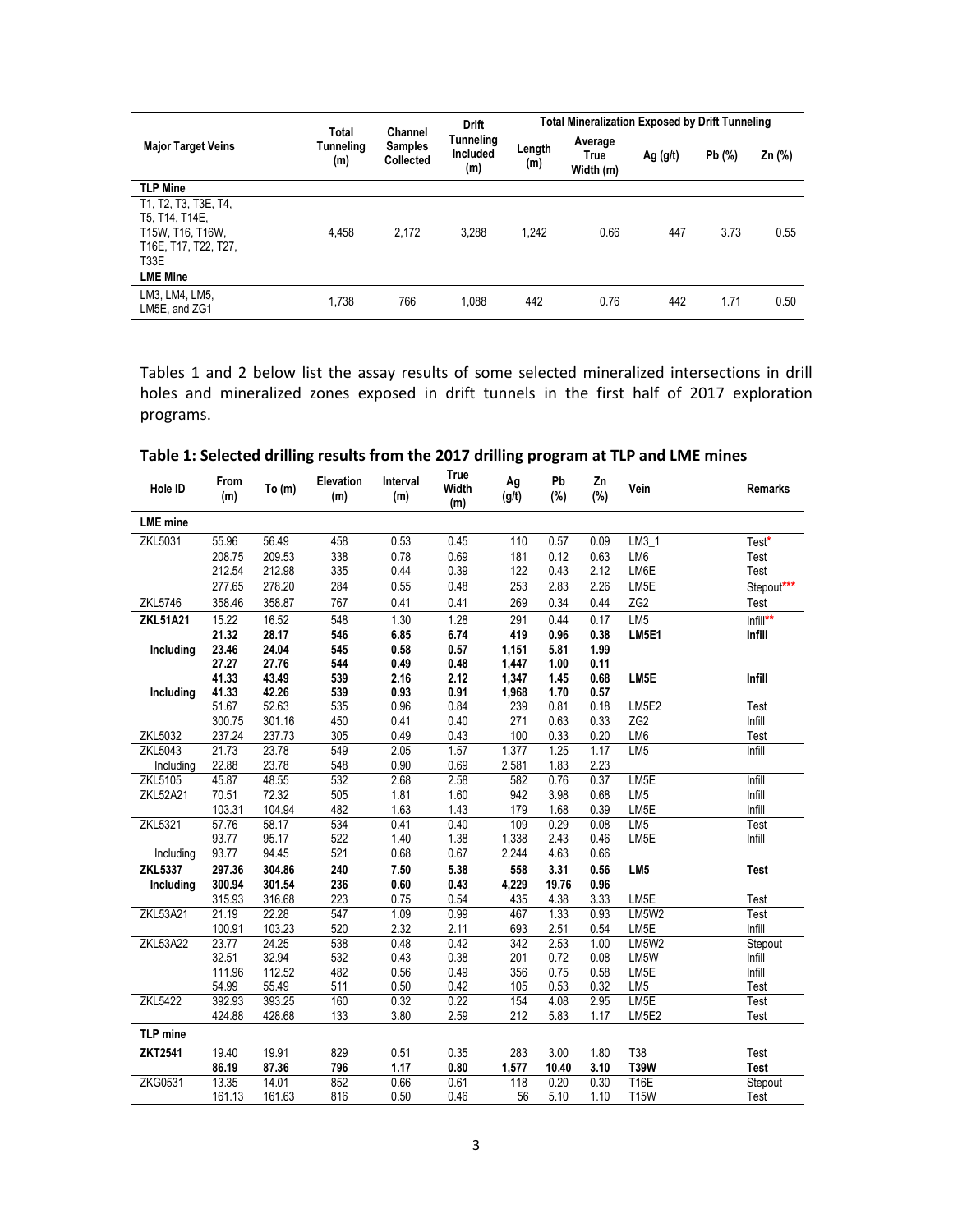| <b>ZKG0532</b>  | 211.95 | 212.97 | 685  | 1.02 | 0.94 | 85    | 7.80  | 5.20 | T <sub>11</sub> | Stepout |
|-----------------|--------|--------|------|------|------|-------|-------|------|-----------------|---------|
| <b>ZKT2542</b>  | 135.69 | 136.12 | 745  | 0.43 | 0.28 | 1,033 | 0.80  | 1.00 | T39             | Test    |
|                 | 310.63 | 311.13 | 630  | 0.50 | 0.34 | 36    | 8.20  | 2.40 | T <sub>16</sub> | Stepout |
| <b>ZKTA1201</b> | 96.57  | 97.23  | 979  | 0.66 | 0.63 | 549   | 15.40 | 2.70 | <b>T27E</b>     | Stepout |
|                 | 155.44 | 156.46 | 984  | 1.02 | 0.95 | 147   | 0.40  | 0.30 | T27             | Infill  |
| <b>ZKTA1002</b> | 149.64 | 151.24 | 903  | 1.60 | 0.49 | 992   | 6.30  | 3.20 | <b>T1W2</b>     | Stepout |
|                 | 163.21 | 163.75 | 897  | 0.54 | 0.16 | 416   | 0.80  | 0.10 | T <sub>25</sub> | Test    |
|                 |        |        |      |      | 0.35 | 118   | 0.90  | 0.20 | New vein to be  | Test    |
|                 | 166.83 | 167.99 | 895  | 1.16 |      |       |       |      | named           |         |
| <b>ZKG0533</b>  | 20.73  | 21.32  | 836  | 0.59 | 0.39 | 197   | 0.40  | 0.50 | <b>T16E</b>     | Infill  |
| <b>ZKTA1001</b> | 104.68 | 105.14 | 998  | 0.46 | 0.42 | 349   | 1.30  | 0.10 | <b>T1W2</b>     | Test    |
| <b>ZKT2326</b>  | 93.94  | 94.44  | 755  | 0.50 | 0.34 | 399   | 3.50  | 0.40 | <b>T39W</b>     | Test    |
| ZKG0933         | 21.82  | 22.54  | 836  | 0.72 | 0.38 | 143   | 0.40  | 0.50 | <b>T16E</b>     | Infill  |
|                 | 261.00 | 262.29 | 629  | 1.29 | 0.81 | 478   | 4.10  | 0.30 | T <sub>11</sub> | Test    |
| <b>ZKG0934</b>  | 27.66  | 29.01  | 829  | 1.35 | 0.61 | 277   | 1.00  | 0.30 | <b>T16E</b>     | Infill  |
| <b>ZKG1241</b>  | 50.60  | 50.95  | 810  | 0.35 | 0.30 | 283   | 2.70  | 0.90 | T12             | Test    |
| <b>ZKT1005</b>  | 98.51  | 99.16  | 958  | 0.65 | 0.49 | 211   | 1.70  | 0.10 | <b>T1W2</b>     | Stepout |
| ZKT0821         | 4.14   | 4.57   | 953  | 0.43 | 0.21 | 545   | 1.10  | 0.30 | T16E1           | Test    |
| <b>ZKT0823</b>  | 1.91   | 2.83   | 954  | 0.92 | 0.75 | 134   | 0.40  | 0.20 | T16Branch       | Test    |
| ZKT1744         | 419.08 | 419.46 | 695  | 0.38 | 0.36 | 460   | 0.40  | 1.30 | <b>T15W</b>     | Test    |
| ZKT06A21        | 25.67  | 28.21  | 944  | 2.54 | 1.70 | 146   | 0.70  | 0.30 | <b>T16E</b>     | Test    |
| <b>ZKT0822</b>  | 60.56  | 61.50  | 994  | 0.94 | 0.76 | 179   | 0.60  | 0.10 | <b>T16E</b>     | Test    |
|                 | 77.82  | 78.16  | 1004 | 0.34 | 0.27 | 237   | 0.80  | 0.10 | T16             | Test    |
| <b>ZKG0422</b>  | 201.22 | 201.82 | 523  | 0.60 | 0.52 | 167   | 3.70  | 0.70 | T11             | Stepout |
|                 | 284.94 | 285.36 | 468  | 0.42 | 0.37 | 11    | 4.70  | 0.50 | <b>T11E</b>     | Stepout |
| <b>ZKGA1411</b> | 154.20 | 154.49 | 772  | 0.29 | 0.11 | 108   | 0.40  | 0.60 | <b>T16W</b>     | Stepout |
|                 | 166.28 | 169.23 | 766  | 2.95 | 1.16 | 92    | 6.70  | 0.10 | <b>T14E</b>     | Infill  |
| <b>ZKL2602</b>  | 80.76  | 81.58  | 904  | 0.82 | 0.51 | 199   | 1.70  | 0.10 | <b>T15W</b>     | Test    |
|                 | 324.64 | 325.06 | 857  | 0.42 | 0.36 | 836   | 2.60  | 0.60 | T <sub>22</sub> | Test    |
| ZKT1021         | 60.77  | 61.67  | 938  | 0.90 | 0.38 | 105   | 0.30  | 0.10 | <b>T16E</b>     | Test    |
|                 | 107.34 | 108.39 | 925  | 1.05 | 0.44 | 767   | 5.30  | 2.80 | T16             | Test    |

**\***Test: intersections in open areas without known mineralization for new resource delineation

**\*\***Infill: intersections within known resource blocks for resource upgrade

**\*\*\***Stepout: intersections adjacent to existing resource blocks for resource expansion

| <b>Tunnel ID</b>                  | Target<br>Vein  | Level<br>(m) | Length<br>(m) | <b>True</b><br>Width<br>(m) | Ag<br>(g/t) | Pb<br>$($ %) | Zn<br>( %) |
|-----------------------------------|-----------------|--------------|---------------|-----------------------------|-------------|--------------|------------|
| <b>TLP Mine</b>                   |                 |              |               |                             |             |              |            |
| PD730-T1W2-765-11NYM              | <b>T1W2</b>     | 765          | 25            | 0.63                        | 140         | 0.65         | 0.23       |
| PD1050-T3-1050-1SYM               | T <sub>3</sub>  | 1050         | 95            | 1.01                        | 101         | 1.56         | 0.12       |
| PD800-T3E-800-35SNYM              | T3E             | 800          | 115           | 0.85                        | 255         | 5.75         | 0.45       |
| PD1070-T4-1070-5NSYM              | T <sub>4</sub>  | 1070         | 40            | 0.40                        | 563         | 5.00         | 0.23       |
| PD840-T5E1-840-13SYM              | <b>T5E1</b>     | 840          | 35            | 0.34                        | 263         | 5.11         | 10.00      |
| PD820-T14-700-2NYM                | T <sub>14</sub> | 700          | 119           | 0.86                        | 406         | 5.03         | 0.54       |
| PD820-T16E-755-8NYM               | T <sub>16</sub> | 755          | 29            | 1.66                        | 915         | 3.40         | 0.66       |
| PD820-T16W-700-8SYM               | <b>T16W</b>     | 700          | 38            | 0.62                        | 1,207       | 6.36         | 1.03       |
| PD846-T16E-846-4SYM               | <b>T16E</b>     | 846          | 45            | 0.54                        | 1,621       | 2.60         | 0.24       |
| PD820-T16E-755-8NYM               | <b>T16E</b>     | 755          | 55            | 0.30                        | 130         | 1.51         | 0.25       |
| PD820-T17-755-14NYM               | <b>T17W</b>     | 755          | 60            | 0.40                        | 263         | 2.13         | 0.22       |
| PD930-T22-930-6NYM                | T <sub>22</sub> | 930          | 25            | 0.43                        | 237         | 4.27         | 0.20       |
| PD960-T27-960-14NSYM              | T <sub>27</sub> | 960          | 40            | 0.49                        | 159         | 2.88         | 0.23       |
| PD930-T33E-940-Sublevel-<br>3NSYM | <b>T33E</b>     | 940          | 35            | 0.57                        | 303         | 5.19         | 0.22       |
| PD800-T33E-800-9NYM               | <b>T33E</b>     | 800          | 25            | 0.39                        | 244         | 2.68         | 0.59       |

|  |  | Table 2: Selected mineralized zones exposed by drift tunneling at TLP and LME mines |
|--|--|-------------------------------------------------------------------------------------|
|--|--|-------------------------------------------------------------------------------------|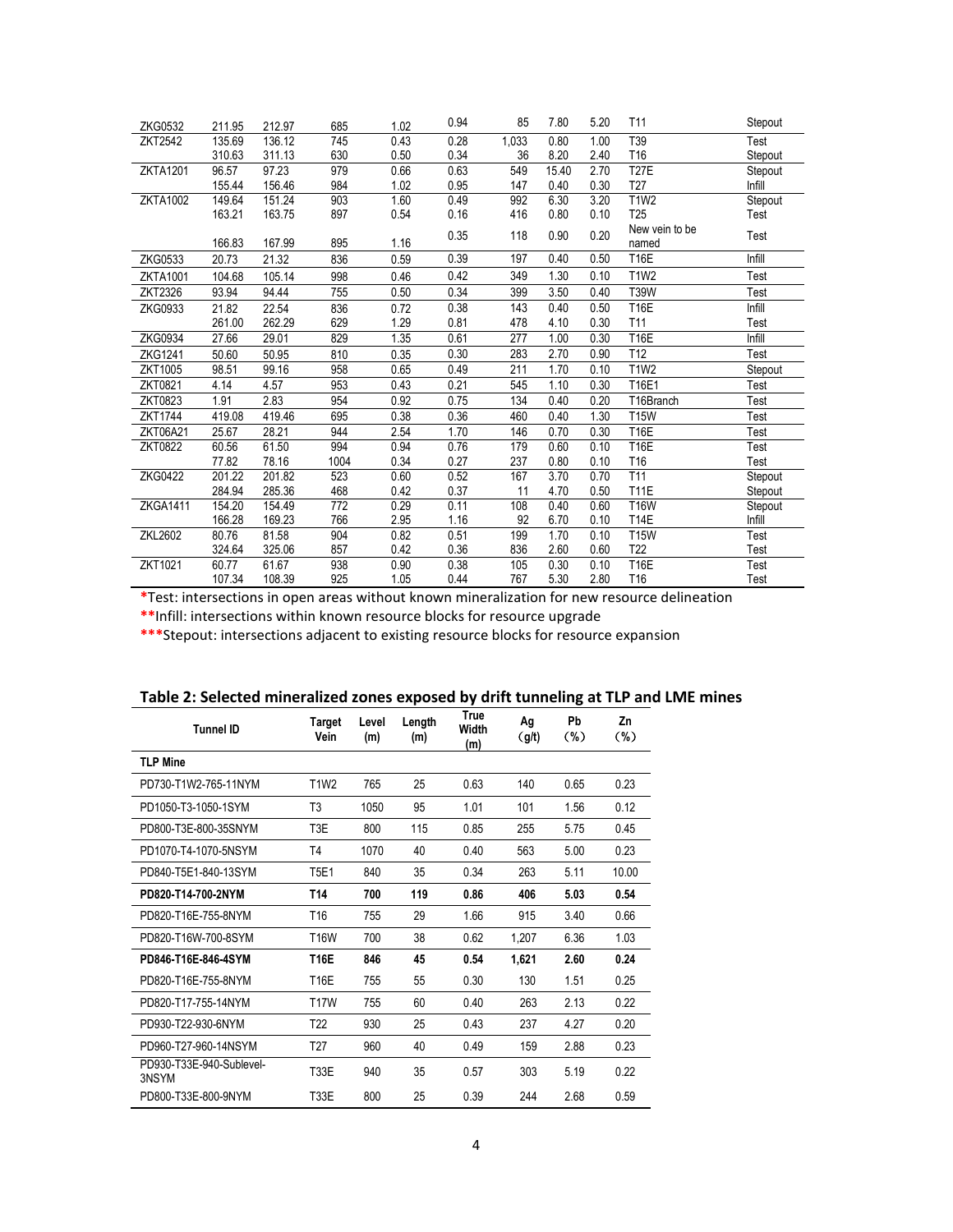| LME Mine               |       |     |    |      |     |      |      |
|------------------------|-------|-----|----|------|-----|------|------|
| PD838-LM3-700-58SYM    | LM3   | 700 | 30 | 0.39 | 525 | 1.44 | 0.41 |
| PD900-LM5-600-60NYM    | LM5   | 600 | 50 | 1.23 | 375 | 1.50 | 0.35 |
| PD900-LM5-500-52SNYM   | LM5   | 500 | 60 | 0.58 | 443 | 1.11 | 0.19 |
| PD900-LM5E-600-67SYM   | LM5E  | 600 | 50 | 0.54 | 193 | 1 14 | 0.57 |
| PD900-LM5E2-550-51NSYM | LM5E  | 550 | 75 | 1.07 | 595 | 2.29 | 0.78 |
| PD900-LM5E1-560-53NS   | LM5E1 | 560 | 25 | 0.89 | 594 | 1.08 | 0.30 |

#### **Quality Control**

Drill cores are NQ size. Drill core samples, limited by apparent mineralization contact or shear/alteration contact, were split into halves by saw cutting. The half cores are stored in the Company's core shacks for future reference and checking, and the other half core samples are shipped in security sealed bags to the Chengde Huakan 514 Geology and Minerals Test and Research Institute in Chengde, Hebei Province, China, 226 km northeast of Beijing, and the Zhenzhou Nonferrous Exploration Institute Lab in Zhengzhou, Henan Province, China, and both labs are ISO9000 certified analytical lab. For analysis the sample is dried and crushed to minus 1mm and then split to a 200-300g subsample which is further pulverized to minus 200 mesh. Two subsamples are prepared from the pulverized sample. One is digested with aqua regia for gold analysis with AAS, and the other is digested with two-acids for analysis of silver, lead, zinc and copper with AAS.

Channel samples are collected along sample lines perpendicular to the mineralized vein structure in exploration tunnels. Spacing between sampling lines is typically 5m along strike. Both the mineralized vein and the altered wall rocks are cut with continuous chisel chipping. Sample length ranges from 0.2m to more than 1m, depending on the width of the mineralized vein and the mineralization type. Channel samples are prepared and assayed with AAS at Silvercorp's mine laboratory (Ying Lab) located at the mill complex in Luoning County, Henan Province, China. The Ying lab is officially accredited by the Quality and Technology Monitoring Bureau of Henan Province and is qualified to provide analytical service. The channel samples are dried, crushed and pulverized. A 200g sample of minus 160 mesh is prepared for assay. A duplicate sample of minus 1mm is made and kept at the laboratory archives. Gold is analysed by fire assay with AAS finish, and silver, lead, zinc and copper are assayed by two-acid digestion with AAS finish.

A routine quality assurance/quality control (QA/QC) procedure is adopted to monitor the analytical quality at the lab. Certified reference materials (CRMs), pulp duplicates and blanks are inserted into each lab batch of samples. QA/QC data at the lab are attached to the assay certificates for each batch of samples.

The Company maintains its own comprehensive QA/QC program to ensure best practices in sample preparation and analysis of the exploration samples. Project geologists regularly insert CRM, field duplicates and blanks to each batch of core samples to monitor the sample preparation and analysis procedures at the labs. The analytical quality of the labs is further evaluated with external checks by sending about 3-5% of the pulp samples to higher level labs to check for lab bias.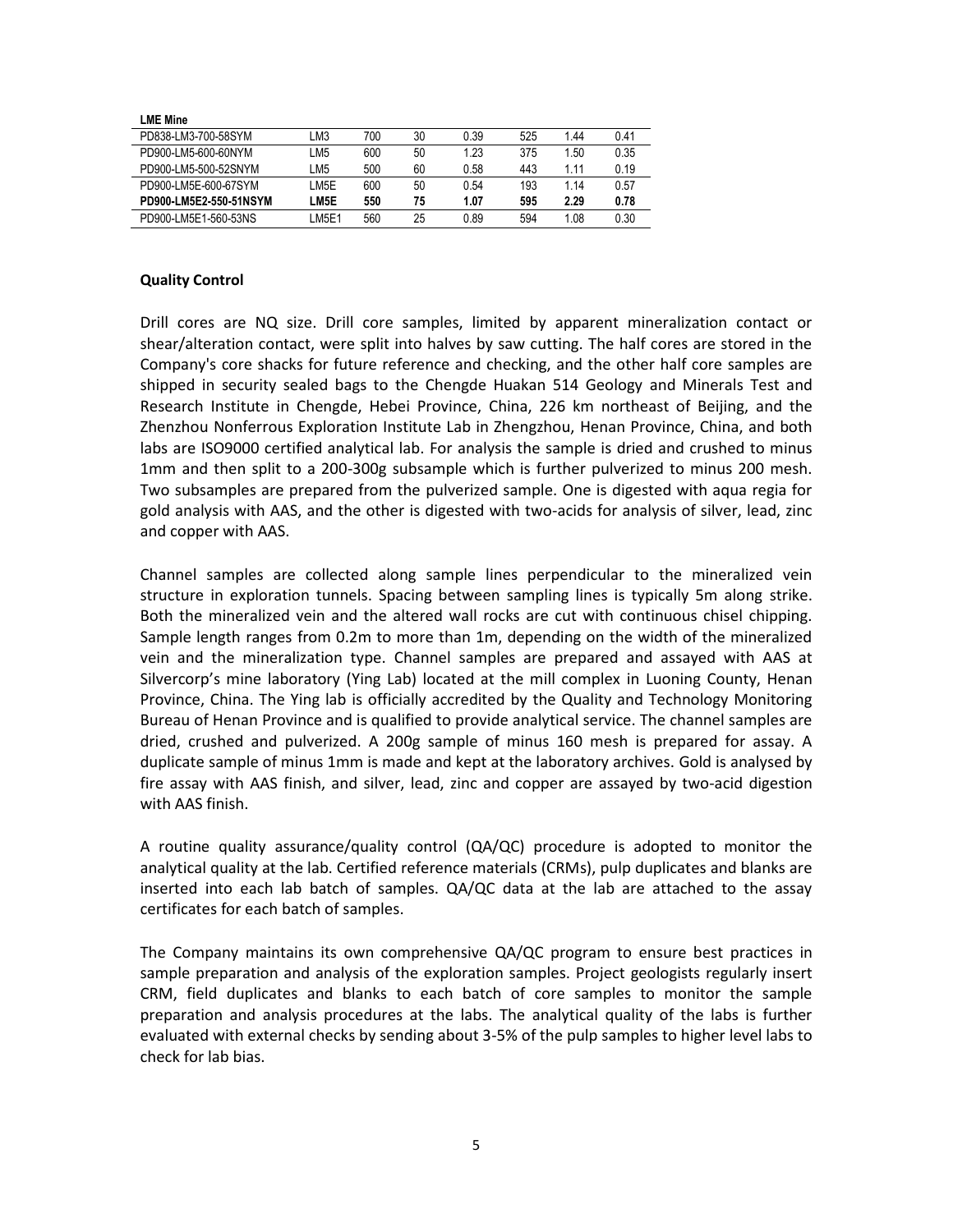Data from both the Company's and the labs' QA/QC programs are reviewed on a timely basis by project geologists.

Ruijin Jiang, P. Geo, reviewed the exploration data and prepared the scientific and technical information regarding exploration results contained herein. Alex Zhang, P. Geo, VP exploration of the Company, is the Qualified Person on the project as defined under National Instrument 43- 101 and he has verified and approved the contents of this news release.

### **About Silvercorp**

Silvercorp is a low-cost silver-producing Canadian mining company with multiple mines in China. The Company's vision is to deliver shareholder value by focusing on the acquisition of under developed projects with resource potential and the ability to grow organically. For more information, please visit our website at www.silvercorp.ca.

### **For further information**

Gordon Neal Vice President, Corporate Development Silvercorp Metals Inc.

Phone: (604) 669-9397 Toll Free: 1(888) 224-1881 Email: investor@silvercorp.ca Website: www.silvercorpmetals.com

#### **CAUTIONARY DISCLAIMER - FORWARD LOOKING STATEMENTS**

Certain of the statements and information in this press release constitute "forward-looking statements" within the meaning of the United States Private Securities Litigation Reform Act of 1995 and "forward-looking information" within the meaning of applicable Canadian provincial securities laws. Any statements or information that express or involve discussions with respect to predictions, expectations, beliefs, plans, projections, objectives, assumptions or future events or performance (often, but not always, using words or phrases such as "expects", "is expected", "anticipates", "believes", "plans", "projects", "estimates", "assumes", "intends", "strategies", "targets", "goals", "forecasts", "objectives", "budgets", "schedules", "potential" or variations thereof or stating that certain actions, events or results "may", "could", "would", "might" or "will" be taken, occur or be achieved, or the negative of any of these terms and similar expressions) are not statements of historical fact and may be forward-looking statements or information. Forward-looking statements or information relate to, among other things: the price of silver and other metals; the accuracy of mineral resource and mineral reserve estimates at the Company's material properties; the sufficiency of the Company's capital to finance the Company's operations; estimates of the Company's revenues and capital expenditures; estimated production from the Company's mines in the Ying Mining District; timing of receipt of permits and regulatory approvals; availability of funds from production to finance the Company's operations; and access to and availability of funding for future construction, use of proceeds from any financing and development of the Company's properties.